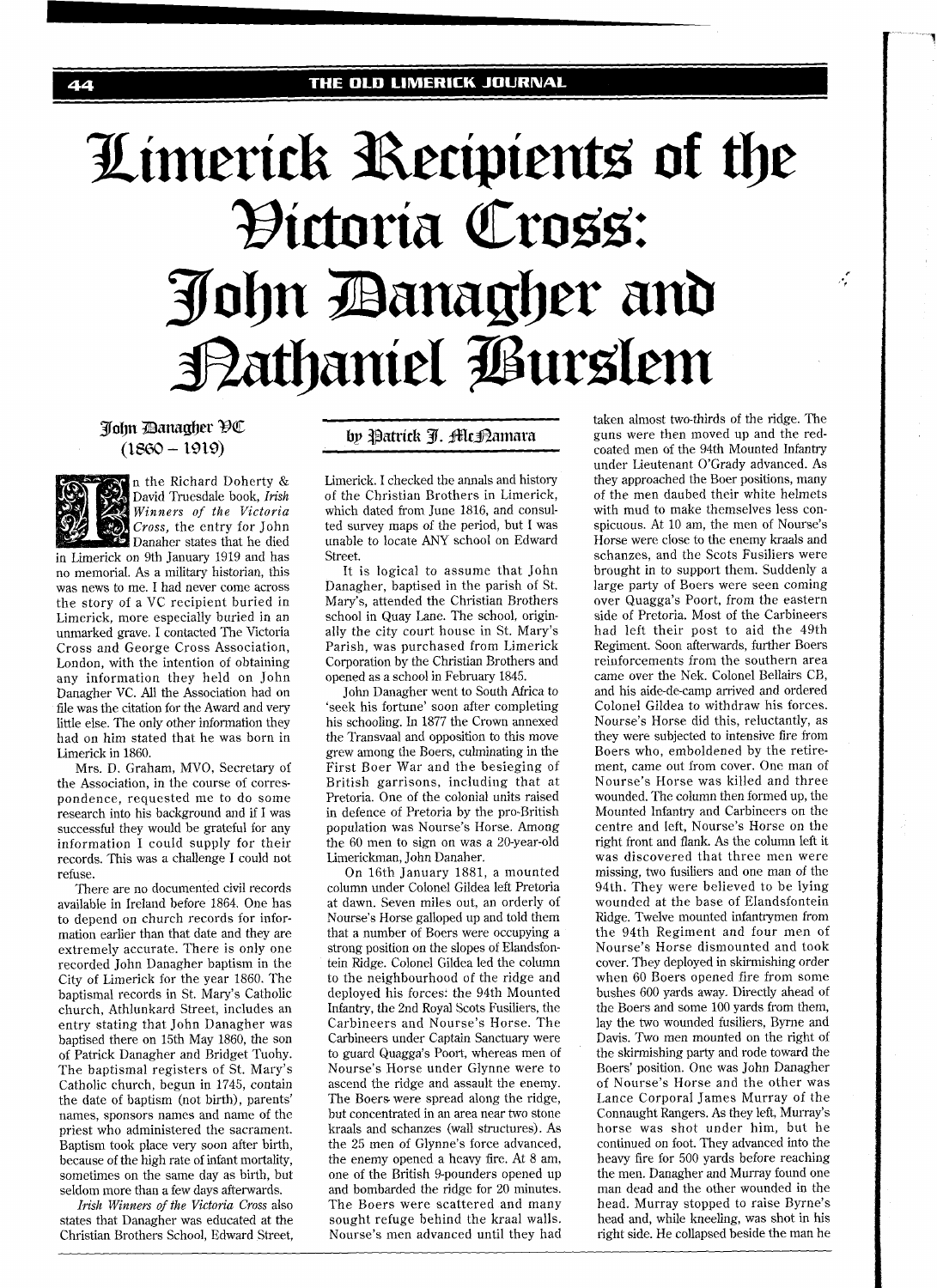

had come to rescue. Realising it would be useless for Danagher to proceed with the rescue in the face of such heavy fire, Murray ordered him to take the rifles and retire. Danagher stood for a few moments over his fallen companion, fired a few shots at the enemy, then gathered up all the rifles and calmly marched back to his lines. Byrne died before the Boers could reach him. Murray and Davis were taken with Byrne's body on an oxhide to the Boer camp on the mountaintop. They were well treated and, because of their wounds, the Boer Commandant allowed them to return to Pretoria under a flag of truce. Byrne's body was also returned. Davis died five days after returning to the garrison.

In March 1881, Danagher resigned from Nourse's Horse, which was disbanded following the end of the Siege of Pretoria. He subsequently joined the 2nd Battalion, The Connaught Rangers on 23rd April 1881, giving his trade as groom. Colonel Gildea recommended both Danagher and Murray for the Victoria Cross and his report was supported by Lieutenant O'Grady of the 94th. Danagher returned to Ireland with his regiment and on 23rd August 1882, Earl Spencer KG, 5th Earl and Viceroy of Ireland, paraded all the troops of the Curragh and Newbridge on the General Parade Ground, Curragh Camp, in order to witness the **Old St. Mary's church** 

presentation of the Victoria Cross to Danaher. Before retiring from the army he was recommended for Meritorious Service by General Sir Archibald Hunter. He also held the Long Service and Good Conduct Medal. Shortly after, John married Bridget Connolly and was stationed for a time in Templemore, Co. Tipperary, where his son Patrick was born and baptised on 28th November 1886, in the church of the Sacred Heart.

The entry for John Danaher in the Richard Doherty & David Truesdale book, *Irish Winners of the Victoria Cross,*  indicates that he died in Ireland on 9th January 1919, and has no memorial.

My research indicates that after retiring from the army, he went to live in Portsmouth, England, and in 1911 he became the licensee of *The Falcon* public house, 74 King's Rd., Southsea. He next became the licensee of *The Dog* & *Duck,*  115 Fratton Road, Landport, Portsmouth. After a long illness, John died in on 9th January 1919. *The Evening News* (Portsmouth) on the 11th January 1919 carried his obituary: *DANAGHER;* on *January 9th, 1919 at the Dog and Duck, Fratton Road, John Danagher VC, late 2nd Connaught Rangers, the dearly beloved husband of Bridget Danagher, passed peacefilly away, aged 58 years. R. I. P.* 

His body lay overnight in St. John's Cathedral, Edinburgh Road, Portsea. His coffin was draped with the Union Jack with his VC pinned on it. It was conveyed to the grave on an army gun carriage drawn by a pair of horses, escorted by an outrider. Four sergeants from the Connaught Rangers sent from Dover and two sergeants from the Leinster Regiment acted as pallbearers. The service was conducted by Father Twomey. Three volleys were fired over the grave and four Sergeants sounded the Last Post. John was buried in Milton Cemetery, Portsmouth, Plot M, Row 1, Grave 6. He had served in 2nd Battalion, Connaught Rangers for 27 years, of which 19 were spent in Egypt and India, retiring with the rank of Sergeant in 1908 and resided in Portsmouth.

John Danagher VC was the father of one daughter and eight sons. Six of his sons sewed during the First World War:

Patrick, a Sergeant, died of wounds at Suvla Bay, Gallipoli, whilst serving with 5th Battalion Connaught Rangers on 232nd August 1915. He has no known grave and is commemorated on Special Memorial B.2., 7th Field Ambulance Cemetery, Turkey, and on the WWI Memorial Plaque in St. John's Roman Catholic Cathedral, Portsmouth.

John Joseph also served with the Connaught Rangers during WWI. He retired as a Sergeant Major and died 16th January 1936.

**(Limerick Museum)**